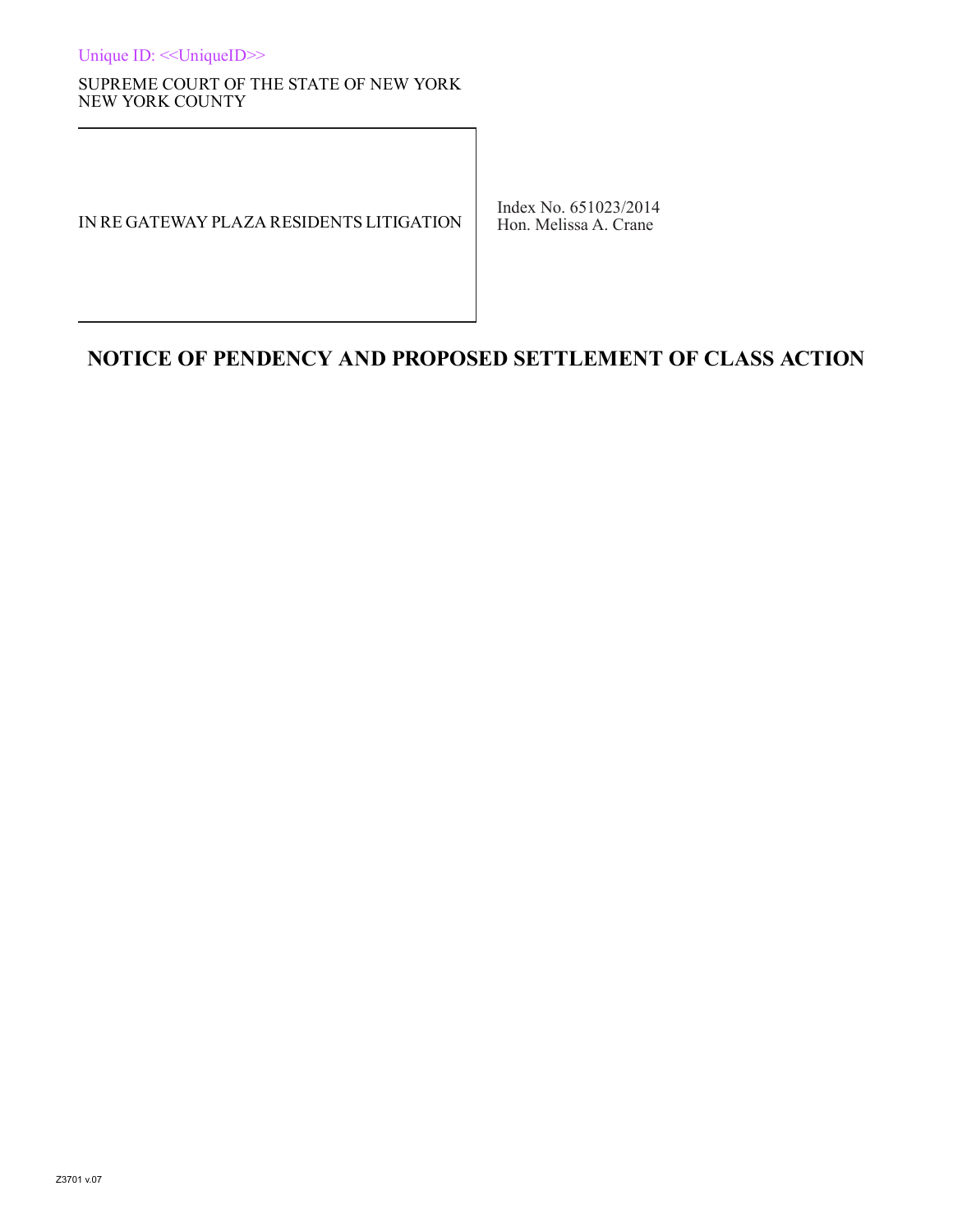If you reside at Gateway Plaza, or you resided at Gateway Plaza for any period of time since April 1, 2008, you could get a payment from the Settlement described below.<sup>1</sup>

#### *A New York State Court authorized this Notice. This is not a solicitation from a lawyer.*

This Notice explains important rights you may have, including your possible receipt of cash or other benefits from the Settlement. Your legal rights are affected whether you do or do not act. Also enclosed is a Proof of Claim form that you must complete and mail, postmarked on or before April 16, 2020, to participate in the Settlement. **Please read this notice carefully.**

1. **Statement of Class Members' Recovery**: This Notice has been sent to you pursuant to an Order of the Supreme Court of the State of New York (the "Court") in the class action titled *In re Gateway Plaza Residents Litigation*, Index No. 651023/2014 (the "Class Action"). The purpose of this Notice is to inform you of the proposed Settlement of the Class Action for \$10,000,000 in cash and in rent abatement, a cap on rent increases for leases entered into between July 1, 2020, and June 30, 2022, and certain additional non-monetary consideration. This Notice describes the rights you may have in connection with the Settlement and what steps you may take in relation to the Settlement. The Notice also provides information about the Fairness Hearing that will be held by the Court to consider the fairness, reasonableness, and adequacy of the Settlement.

2. **Reasons for the Settlement**: The Settlement resolves purported Claims against defendant Marina Towers Associates, L.P. ("Marina Towers") in the Class Action. Marina Towers denies all allegations of wrongdoing. In light of the amount of the Settlement and the immediacy of recovery to Class Members, the Representative Plaintiffs believe that the proposed Settlement is fair, reasonable, and adequate, and in the best interests of the Class. The Settlement provides a substantial benefit, namely \$10,000,000 in cash and rent abatement and certain additional non-monetary consideration, less the various deductions described in this Notice. In the absence of any settlement, it is possible that a similar or smaller recovery, or no recovery, would be achieved after a trial and appeals, possibly years in the future. During any trial and on any appeals, Marina Towers would have the opportunity to assert substantial defenses to the Claims asserted against it.

3. **Identification of Plaintiff's Representatives**: For further information regarding this Settlement, you may contact Class Counsel, whose contact information is on page 11 of this Notice. **DO NOT CONTACT THE COURT**.

## **[END OF COVER PAGE]**

**<sup>1</sup> All capitalized terms not defined herein are defined in the Stipulation of Settlement, dated October 30, 2019.**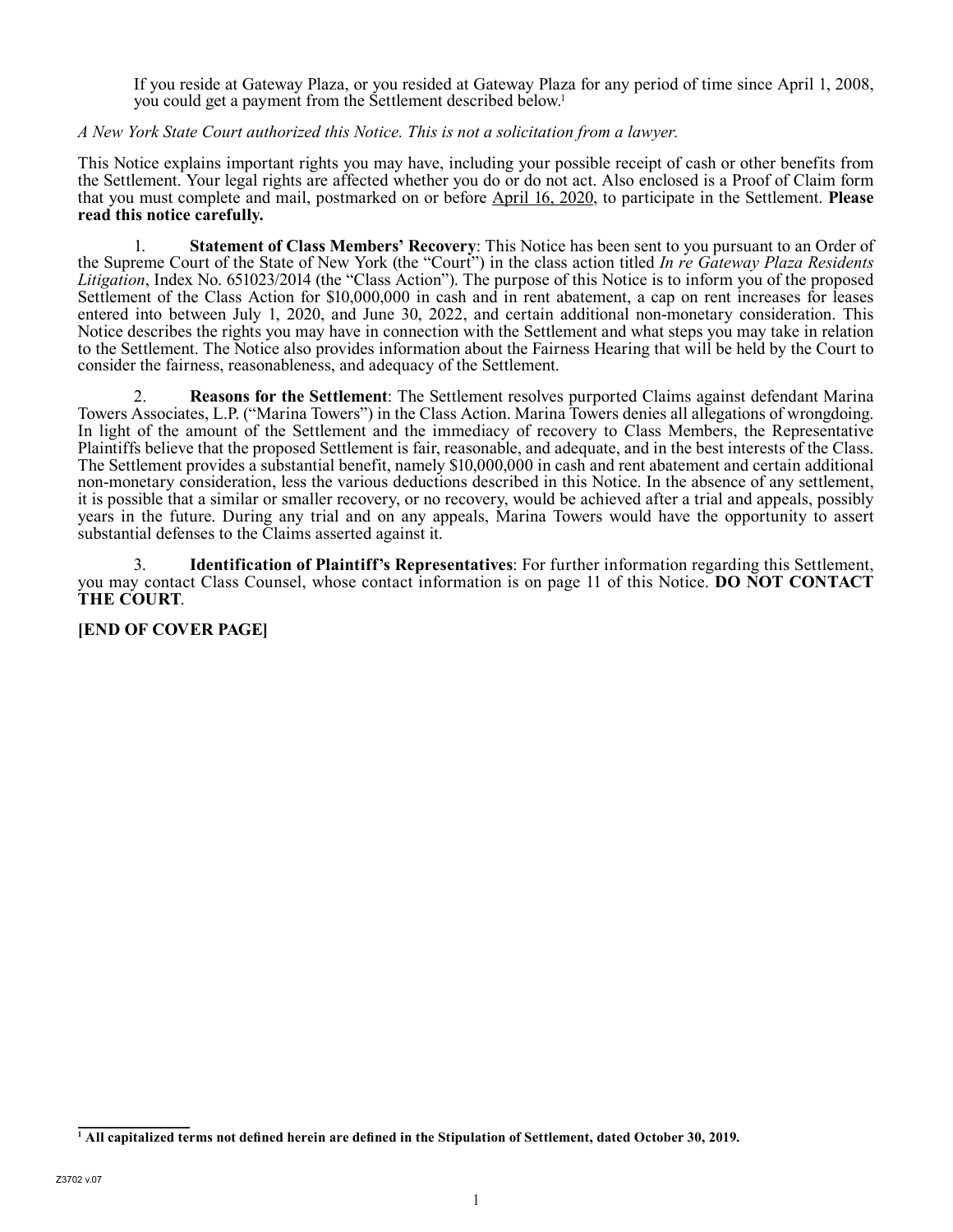| YOUR LEGAL RIGHTS AND OPTIONS IN THIS SETTLEMENT:                         |                  |                                                                                                                                                                       |  |  |  |
|---------------------------------------------------------------------------|------------------|-----------------------------------------------------------------------------------------------------------------------------------------------------------------------|--|--|--|
|                                                                           | <b>DATE</b>      |                                                                                                                                                                       |  |  |  |
| <b>SUBMIT A PROOF OF</b><br><b>CLAIM</b>                                  | April 16, 2020   | The only way to get a payment.                                                                                                                                        |  |  |  |
| <b>EXCLUDE YOURSELF</b><br><b>FROM THE CLASS</b>                          | January 31, 2020 | Get no payment. This is the only option that allows you to<br>bring or be part of any other lawsuit against Marina Towers<br>with respect to the Claims in this case. |  |  |  |
| <b>OBJECT</b>                                                             | January 31, 2020 | Write to the Court and explain why you do not like the<br>Settlement.                                                                                                 |  |  |  |
| <b>REQUEST NOTICE OF</b><br><b>CHANGE TO PLAN OF</b><br><b>ALLOCATION</b> | No deadline      | You will be notified if the Plan of Allocation of the Settlement<br>is modified in any manner, including by Court order.                                              |  |  |  |
| <b>GO TO THE FAIRNESS</b><br><b>HEARING</b>                               | March 2, 2020    | Ask to speak in Court about the fairness of the Settlement.                                                                                                           |  |  |  |
| <b>DO NOTHING</b>                                                         | n/a              | Get no payment and give up your rights. Alternatively,<br>submit a Claim.                                                                                             |  |  |  |

# WHAT THIS NOTICE CONTAINS

|                                                                                                                                                                                       | Page 3  |
|---------------------------------------------------------------------------------------------------------------------------------------------------------------------------------------|---------|
|                                                                                                                                                                                       | .Page 4 |
|                                                                                                                                                                                       | Page 4  |
|                                                                                                                                                                                       | .Page 4 |
|                                                                                                                                                                                       |         |
|                                                                                                                                                                                       |         |
|                                                                                                                                                                                       |         |
|                                                                                                                                                                                       | Page 7  |
|                                                                                                                                                                                       |         |
|                                                                                                                                                                                       |         |
|                                                                                                                                                                                       |         |
| What payments are the attorneys for the Class and the Representative Plaintiffs                                                                                                       | Page 10 |
|                                                                                                                                                                                       |         |
| When and where will the Court decide whether to approve this Settlement and related<br>matters? Do I have to come to the Fairness Hearing? May I speak at the Hearing if I don't like |         |
|                                                                                                                                                                                       |         |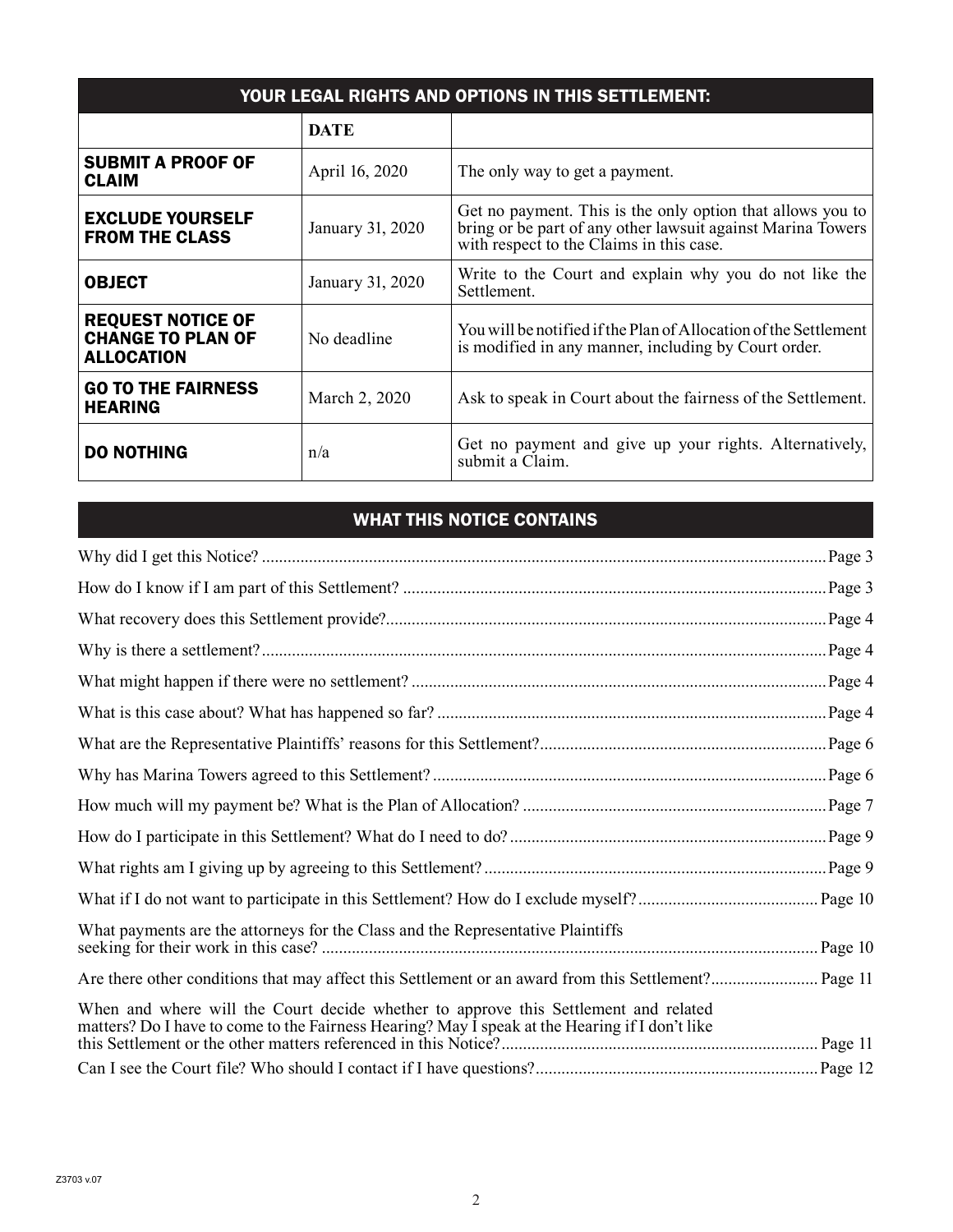# WHY DID I GET THIS NOTICE?

4. You may reside at Gateway Plaza, or may have resided at Gateway Plaza for any period of time since April 1, 2008. The Court ordered that you be sent this Notice because, as a potential Class Member, you have a right to know about the proposed Settlement of this Class Action lawsuit and your options before the Court decides whether to approve the Settlement. A class action is a lawsuit in which one or more Persons sue on behalf of all other Persons who have similar claims.

5. If the Court approves the Settlement, and after any objections and appeals are resolved, a claims administrator approved by the Court will make payments from the Settlement Fund to eligible claimants pursuant to the Settlement.

6. The Court in charge of this case is the Supreme Court of the State of New York (the "Court"), and the case is known as *In re Gateway Plaza Residents Litigation*, Index No. 651023/2014 (the "Class Action"). The current plaintiffs in this lawsuit are the Representative Plaintiffs, Kathy Fernando and Kelley Crosson. The entity that has been sued is the defendant, Marina Towers. Your interests have been represented in this lawsuit by Class Counsel: Newman Ferrara LLP, Safirstein Metcalf LLP, and Sanford Heisler Sharp, LLP.

This Notice explains the lawsuit, the Settlement, your legal rights, what benefits are available, who is eligible for them, and how to get them. The purpose of this Notice is to inform you of the terms of the proposed Settlement and to inform you of the Fairness Hearing to be held by the Court to consider the fairness, reasonableness, and adequacy of the proposed Settlement and to consider the application for an Award of Attorneys' Fees and Expenses.

8. The Fairness Hearing will be held on March 2, 2020, at 11:00 a.m., before the Honorable Melissa A. Crane, Justice of the Supreme Court of the State of New York, at the Supreme Court, New York County, Courtroom 303, 71 Thomas Street, New York, NY 10013 (the "Fairness Hearing"). The purpose of the Fairness Hearing will be to determine:

- a. whether the Settlement terms should be approved as fair, just, reasonable, and adequate to each of the Settling Parties;
- b. whether the proposed plan to distribute the Settlement proceeds (the "Plan of Allocation") is fair, just, reasonable, and adequate;
- c. whether the application by Class Counsel for an Award of Attorneys' Fees and Expenses should be approved;
- d. whether the Representative Plaintiffs should be granted a Compensatory Award; and
- e. whether the Class Action should be dismissed with prejudice against Marina Towers.

9. The Court may adjourn or continue the Fairness Hearing without further notice to the Class. The issuance of this Notice is not an expression of the Court's opinion on the merits of any Claim in the lawsuit, and the Court still has to decide whether to approve the Settlement. If the Court approves the Settlement, payments will be made after any appeals are resolved and after the completion of all claims processing. Please be patient.

## HOW DO I KNOW IF I AM PART OF THIS SETTLEMENT?

10. By order of the Court, dated November 13, 2019, all Persons that reside at Gateway Plaza as of the date on which the Settlement becomes final, or do not reside at Gateway Plaza as of the date on which the Settlement becomes final but resided at Gateway Plaza for any period of time between April 1, 2008, and the date on which the Settlement becomes final, are eligible to participate in the Settlement, with the exception of any Person who files a request for exclusion in accordance with the requirements set forth in this Notice (see "What if I do not want to participate in the Settlement? How do I exclude myself?" below). Persons who are or were employees, members, partners, principals, officers or directors, attorneys, advisors, trustees, administrators, fiduciaries, consultants, representatives, accountants or auditors, insurers, or agents of (i) Marina Towers, Gateway Residential Management, the LeFrak Organization, or the Battery Park City Authority, or (ii) any present or former parent, subsidiary, division, or affiliate of Marina Towers, Gateway Residential Management, the LeFrak Organization, or the Battery Park City Authority, and the Family Members of each of the foregoing, are also excluded from the Settlement. This is a summary of the Class Definition. For a complete version, see Section I.F.1(j) in the Stipulation of Settlement.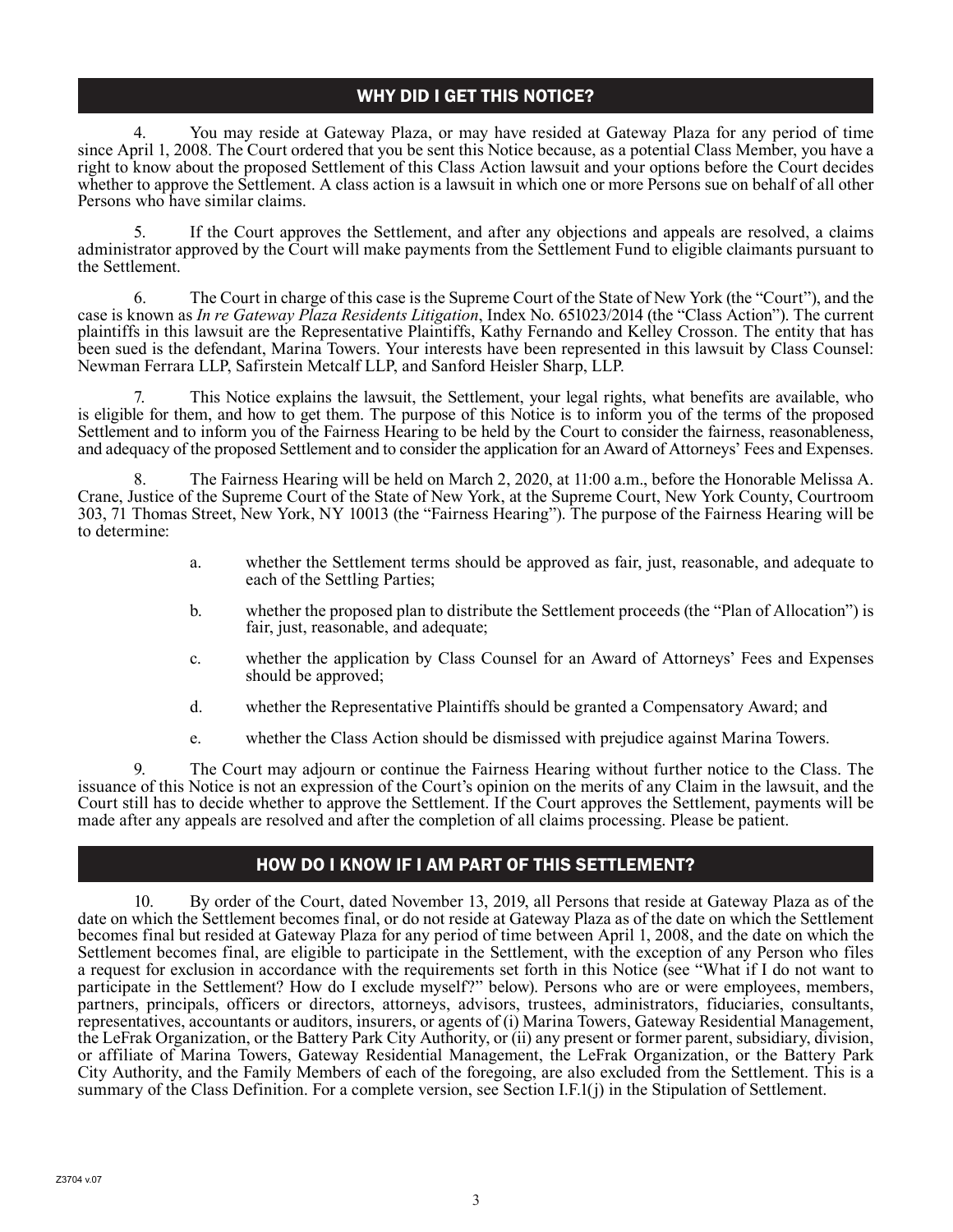#### **RECEIPT OF THIS NOTICE DOES NOT NECESSARILY MEAN THAT YOU ARE A CLASS MEMBER OR ARE ENTITLED TO RECEIVE PROCEEDS FROM THE SETTLEMENT. IF YOU WISH TO PARTICIPATE IN THE SETTLEMENT, YOU MUST MAIL THE ACCOMPANYING PROOF OF CLAIM FORM, POSTMARKED ON OR BEFORE APRIL 16, 2020.**

#### WHAT RECOVERY DOES THIS SETTLEMENT PROVIDE?

11. The total monetary value of the Settlement is \$10,000,000 ("Settlement Amount"). Attorneys' Fees and Expenses and any Compensatory Award to the Representative Plaintiffs will be deducted from the Settlement Amount. The Settlement Amount minus these fees, costs, expenses, and awards shall be distributed to the Class (the "Distribution Amount").

12. The average expected recovery will depend on a number of factors, including the total number of Settlement Class Members ("Authorized Claimants") who submit timely and valid Proofs of Claim.

13. For Class Members who no longer reside at Gateway Plaza ("Former Tenants"), benefits will be allocated as a cash payment from the Distribution Amount.

14. For Class Members who are current tenants of Gateway Plaza ("Current Tenants"), benefits will be allocated as a rent abatement, factoring in the value of other benefits such as rent increase caps and capital improvements.

# WHY IS THERE A SETTLEMENT?

15. Under the proposed Settlement, the Court will not decide in favor of either the Representative Plaintiffs or Marina Towers. By agreeing to a settlement, both the Representative Plaintiffs and Marina Towers avoid the costs and risk of a trial and the Class Members are compensated for the settled Claims.

16. In light of the amount of the Settlement and the immediacy of recovery to the Class, Representative Plaintiffs believe that the proposed Settlement is fair, reasonable, and adequate, and in the best interests of Class Members. The Settlement provides substantial monetary and non-monetary benefits, less the various deductions described in this Notice. In the absence of any settlement, it is possible that a similar or smaller recovery, or no recovery, would be achieved after a trial and appeals, possibly years in the future. During any trial and on any appeals, Marina Towers would have the opportunity to assert substantial defenses to the Claims asserted against it.

## WHAT MIGHT HAPPEN IF THERE WERE NO SETTLEMENT?

17. If there were no settlement and Representative Plaintiffs failed to establish any essential legal or factual element of its Claims, neither Representative Plaintiffs nor the Class would recover anything from Marina Towers. Also, if Marina Towers were successful in proving any of its defenses, the Class would likely recover substantially less than the amount provided in this Settlement, or nothing at all.

# WHAT IS THIS CASE ABOUT? WHAT HAS HAPPENED SO FAR?

18. Gateway Plaza is a residential apartment complex that contains six buildings located at 345, 355, 365, 376, 385, and 395 South End Avenue, New York, New York.

19. Marina Towers is the landlord for the residential tenants who lease apartments in the buildings located at Gateway Plaza.

20. On April 1, 2008, two putative class actions were filed in the Supreme Court of the State of New York, County of New York, alleging claims against Marina Towers and other defendants based on alleged conditions in the apartments and buildings at Gateway Plaza.

21. These actions were consolidated on April 23, 2014, under the caption *In re Gateway Plaza Residents Litigation*, Index No. 651023/2014.

The current Complaint in the Action (the "Complaint") was filed on April 6, 2018, and purports to assert Claims on behalf of classes of (i) all residential tenants who currently reside at Gateway Plaza, and (ii) all residential tenants who resided at Gateway Plaza at any time on or after April 1, 2008, but no longer reside at Gateway Plaza.

23. The Complaint alleges, among other things, that throughout the Class Period, Marina Towers failed to comply with its obligations to tenants at Gateway Plaza under the implied warranty of habitability established by Section 235-b of New York's Real Property Law and under the lease agreements between Marina Towers and those tenants.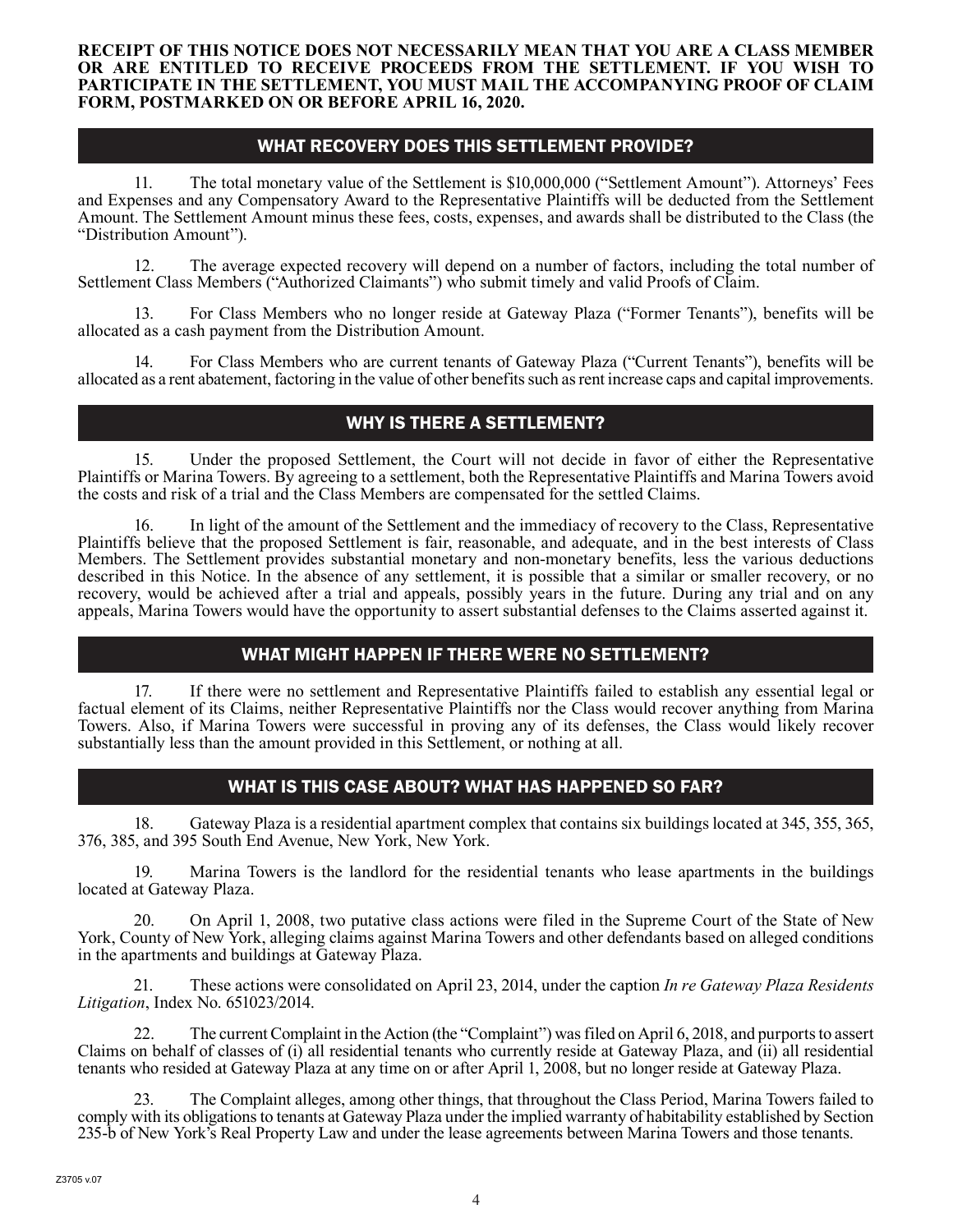24. The Complaint alleges, among other things, that throughout the Class Period, tenants at Gateway Plaza could not adequately heat their apartments during the winter months using the PTAC Units in each apartment provided by Marina Towers for that purpose.

25. The Complaint alleges, among other things, that throughout the Class Period, tenants at Gateway Plaza could not adequately cool their apartments during the summer months using the PTAC Units in each apartment provided by Marina Towers for that purpose.

26. The Complaint alleges, among other things, that throughout the Class Period, tenants at Gateway Plaza were required to use excessive amounts of electricity, and to pay excessive charges for electricity, in order to operate the PTAC Units in their apartments.

27. The Complaint alleges, among other things, that structural and other defects at Gateway Plaza relating to, among other elements of the buildings and apartments at Gateway Plaza, windows, doors, insulation, the existence of negative pressure in apartments, and the operation and installation of PTAC Units contributed to the alleged inability of tenants at Gateway Plaza to heat and cool their apartments adequately using the PTAC Units in their apartments.

28. The Complaint alleges, among other things, that structural and other defects at Gateway Plaza have caused, among other conditions, structural deterioration, fungal growth, and excessive condensation on windows and window sills.

29. The Complaint alleges, among other things, that Marina Towers improperly profits from the allegedly excessive charges for electricity paid by tenants at Gateway Plaza through an electrical submetering system at Gateway Plaza.

30. Marina Towers denies that it has breached the implied warranty of habitability established by Section 235-b of New York's Real Property Law or the lease agreements between Marina Towers and tenants at any time during the Class Period in any of the respects alleged by the Complaint; denies that it is otherwise liable to members of the Class in any respect; asserts that, in the absence of a settlement, this Action could not properly be maintained as a class action under New York law; and states it is entering this Settlement Agreement solely to eliminate the uncertainties, burden, and expense of further litigation.

31. On August 10, 2018, Marina Towers moved for summary judgment dismissing the Claims in the Complaint, and the Court has deferred the completion of briefing on that motion.

32. Disclosure in the Action included the production of over 130,000 pages of documents by Marina Towers, the taking of six depositions, and the inspection of approximately 27 apartments over four visits by experts retained by Class Counsel for the Representative Plaintiffs or their predecessors, and has concluded.

33. Marina Towers has made significant capital improvements at Gateway Plaza during the pendency of this Action, which were estimated to cost between \$18 million and \$20 million. These capital improvements included PTAC replacements, submetering upgrades, window replacements, make-up air systems, and insulation. These expenditures significantly improved the habitability of the Gateway units. Marina Tower acknowledges that this Action was a contributing factor as to both the timing and scope of the capital improvements undertaken.

34. Following arms-length negotiations, the Representative Plaintiffs, through this Settlement Agreement, wish to settle the Action in exchange for (i) payment by Marina Towers of \$10,000,000 in cash and in rent abatements, (ii) a two-year limitation on rent increases for tenants at Gateway Plaza, and (iii) the capital improvements already undertaken, and Marina Towers wishes to enter into such a Settlement.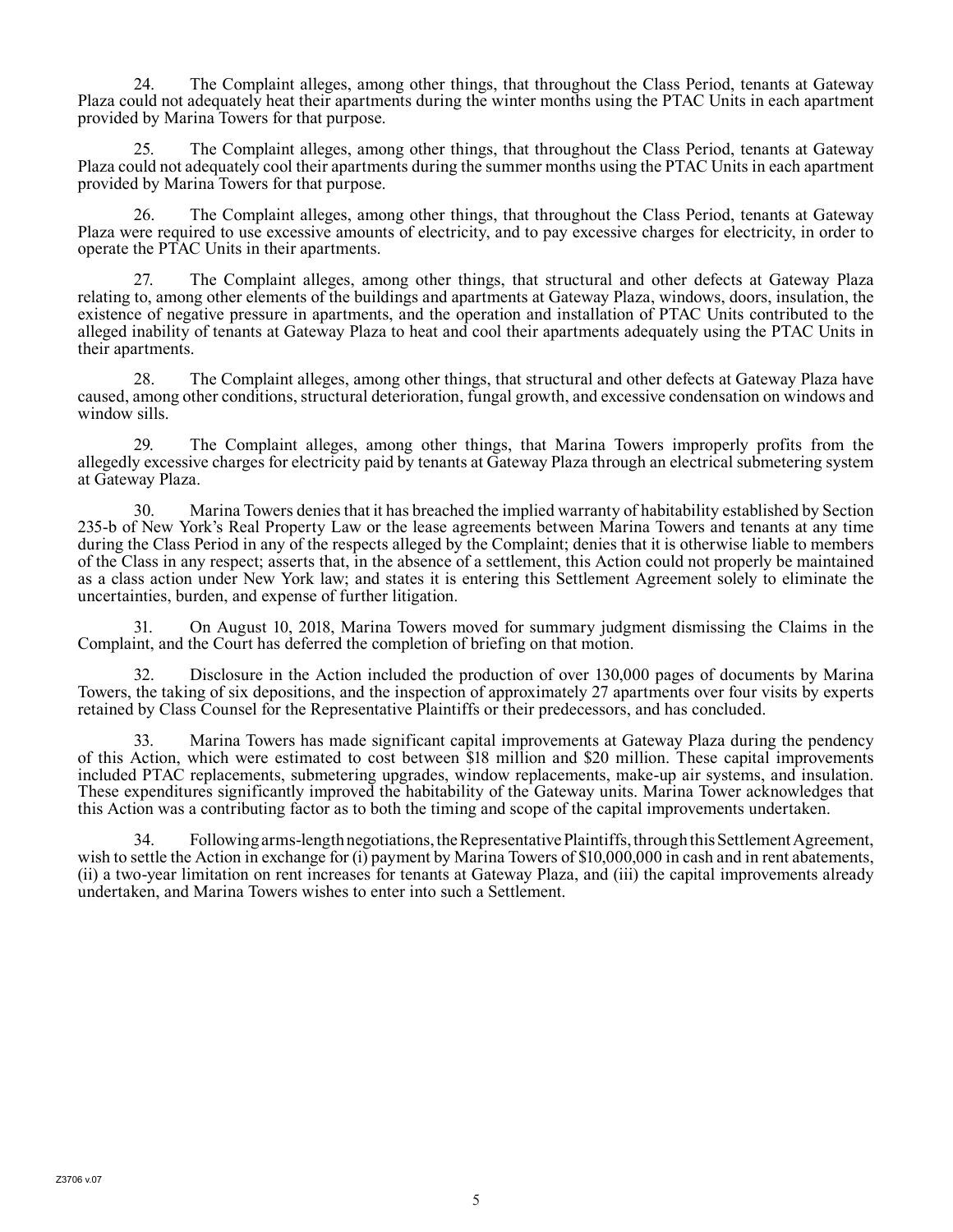## WHAT ARE THE REPRESENTATIVE PLAINTIFFS' REASONS FOR THIS SETTLEMENT?

35. Based upon their evaluation of the facts and law, the Representative Plaintiffs and Class Counsel have agreed to settle the Action and release the Releasees pursuant to the terms of this Settlement Agreement after considering, among other things:

- a. Class Members have already received substantial benefits during the pendency of this lawsuit, and would receive substantial additional benefits under the terms of this Settlement Agreement, if approved. These benefits, in the aggregate, may be greater than the benefits that may have been obtained had the matter continued through trial.
- b. Litigation of complex actions such as this Action involves inherent risks, including risks of delay.
- c. Prior rulings in cases asserting claims similar to those asserted in the Action support the reasonableness of the Settlement Agreement.
- d. The outcome of any dispositive motion is uncertain.
- e. The outcome of a motion for class certification is uncertain.
- f. Consummating this Settlement Agreement promptly would provide effective and significant relief to Class Members.
- g. Based on, among other things, their investigation, disclosure, and legal proceedings described above, the Representative Plaintiffs and Class Counsel believe that the Settlement is fair, reasonable, and adequate, and in the best interests of all Class Members.

36. In light of the foregoing, the Representative Plaintiffs believe that the Settlement set forth in the Stipulation confers substantial benefits upon the Class. Based on their evaluation, the Representative Plaintiffs have determined that the Settlement set forth in the Stipulation is in the best interests of the Class.

## WHY HAS MARINA TOWERS AGREED TO THIS SETTLEMENT?

37. Marina Towers has denied and continues to deny each and all of the Claims and contentions alleged by the Representative Plaintiffs on behalf of the Class. Marina Towers has also denied and continues to deny, among other things, the allegations that it violated the implied warranty of habitability established by Section 235-b of the New York Real Property Law, that it breached the lease agreements applicable to residential tenants at Gateway Plaza, and that the Representative Plaintiffs or Class Members were harmed by the conduct alleged in the Class Action.

38. Nonetheless, Marina Towers has concluded that further conduct of the Class Action would be protracted and expensive. In Marina Towers' view, it is desirable that the Class Action be fully and finally settled in the manner and upon the terms and conditions set forth in the Stipulation of Settlement. Marina Towers has agreed to the Settlement in order to limit further expense, inconvenience, and distraction, to dispose of the burden of protracted litigation, and to permit the operation of Marina Towers' business without further distraction and diversion caused by continuation of the Class Action. Marina Towers also has taken into account the uncertainty and risks inherent in any litigation, especially in complex cases like this litigation.

39. Marina Towers has therefore determined that it is desirable and beneficial to it that the Class Action be settled in the manner and upon the terms and conditions set forth in the Stipulation. Marina Towers entered into the Stipulation and Settlement without in any way acknowledging any fault, liability, or wrongdoing of any kind. There has been no adverse determination by any court against Marina Towers on the merits of the Claims asserted by the Representative Plaintiffs. Neither the Stipulation, nor any of its terms or provisions, nor any of the negotiations or proceedings connected with it, shall be construed as an admission or concession by Marina Towers of the merit or truth of any of the allegations or wrongdoing of any kind on the part of Marina Towers. Marina Towers entered into the Stipulation and Settlement based upon, among other things, the parties' agreement that, to the fullest extent permitted by law, neither the Stipulation nor any of the terms or provisions, nor any of the negotiations or proceedings connected therewith, shall be offered as evidence in the Class Action or in any pending or future civil, criminal, or administrative action or other proceeding to establish any liability or admission by Marina Towers or any of its respective related entities, or any other matter adverse to Marina Towers or any of its respective related entities, except as expressly set forth therein.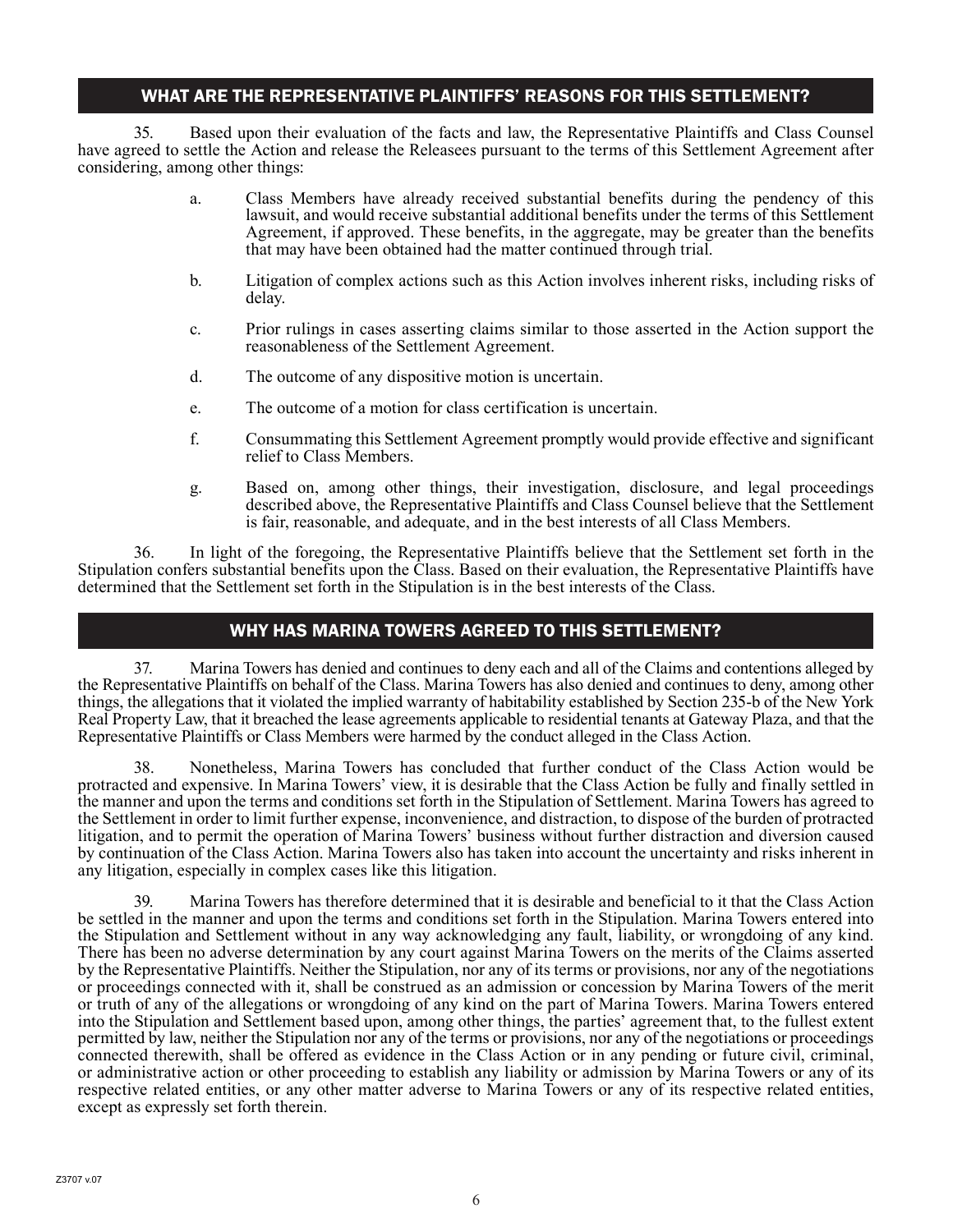# HOW MUCH WILL MY PAYMENT BE? WHAT IS THE PLAN OF ALLOCATION?

40. Your share of the recovery (if any) will depend on whether you are a Current Tenant or a Former Tenant of Gateway Plaza, the number of valid Proofs of Claim that Settlement Class Members send in, and the period of time you resided or have resided at Gateway Plaza.

41. As part of the Settlement consideration, Marina Towers has agreed to pay \$10,000,000 ("Settlement Amount") in cash and rent abatements. Attorneys' Fees and Expenses and any Compensatory Award to the Representative Plaintiffs will be deducted from the Settlement Amount. The Settlement Amount minus these fees, expenses, and awards shall be distributed to the Class (the "Distribution Amount") pursuant to the Plan of Allocation (described below).

42. Class Members must complete a Proof of Claim form and mail it and all required documentation to the Claims Administrator postmarked on or before April 16, 2020. Class Members who do not submit acceptable Proofs of Claim will not share in the Settlement proceeds. Class Members who do not submit either a request for exclusion or an acceptable Proof of Claim will nevertheless be bound by the Settlement and the Judgment of the Court dismissing the Claims against Marina Towers.

#### **Allocation to Class Members**

43. The Claims Administrator shall determine each Authorized Claimant's share of the Distribution Amount based upon the following Plan of Allocation.

44. The Plan of Allocation is intended to quantify and allocate the benefits achieved on behalf of the Class through the Settlement of this Action, including the Settlement Amount, various capital improvements, and a Contractual Rent Increase Limitation. However, only the Settlement Amount will result in direct payment to members of the Class, either through cash or a rent abatement to Class Members who are Current Tenants.

45. Class Counsel has quantified the total value of the benefits achieved through the Settlement as follows:

| a. The set of the set of the set of the set of the set of the set of the set of the set of the set of the set o |                                             |  |
|-----------------------------------------------------------------------------------------------------------------|---------------------------------------------|--|
| $h$ and $h$                                                                                                     |                                             |  |
| $\mathbf{c}$ .                                                                                                  |                                             |  |
|                                                                                                                 | Estimated Total Benefits Achieved  \$42 mil |  |

46. The capital improvements acknowledged by this Settlement Agreement accrued to the entire Class, as they were ongoing over a three-year period and were largely completed by August 1, 2017. The capital improvement costs are estimated to be between \$18 million and \$20 million. These expenditures included PTAC replacements, submetering upgrades, window replacements, make-up air systems, and insulation. These expenditures significantly improved the habitability of the units at Gateway Plaza. However, because these benefits have already been conveyed to the Class, no allocation formula is necessary.

The Settlement Amount portion of the Settlement consists of \$10 million in cash and rent abatements to be distributed amongst members of the Class. It is intended to compensate tenants who inhabited the units under subpar conditions during the Class Period.

48. The final part of the Settlement includes the Contractual Rent Increase Limitation, which will be initiated for Current Tenants. The Contractual Rent Increase Limitation is expected to be in place for a period of two years, beginning July 1, 2020, and will allow for a maximum rent increase of no more than 5% per year, on average. Based on an analysis of historical data provided by Marina Towers for the Class Period showing average rent increases between 4% and 7%, Class Counsel estimates that the Contractual Rent Increase Limitation has a potential value of up to \$13 million.

Class Counsel calculated the value of the Contractual Rent Increase Limitation by using Marina Towers' historical data on unit counts, rents, average rent growth rates, square footage, and turnover, differentiated by whether the tenant is at market rates or subject to QRS rental growth rates. The total value represented was arrived at by Class Counsel by projecting future benefits for Class Members who are Current Tenants and discounting that figure to present value, using an appropriate discount rate.

50. The Contractual Rent Increase Limitation will automatically convey to Current Tenants who are members of the Class and who will participate equitably according to the amount of rent each currently pays. For example: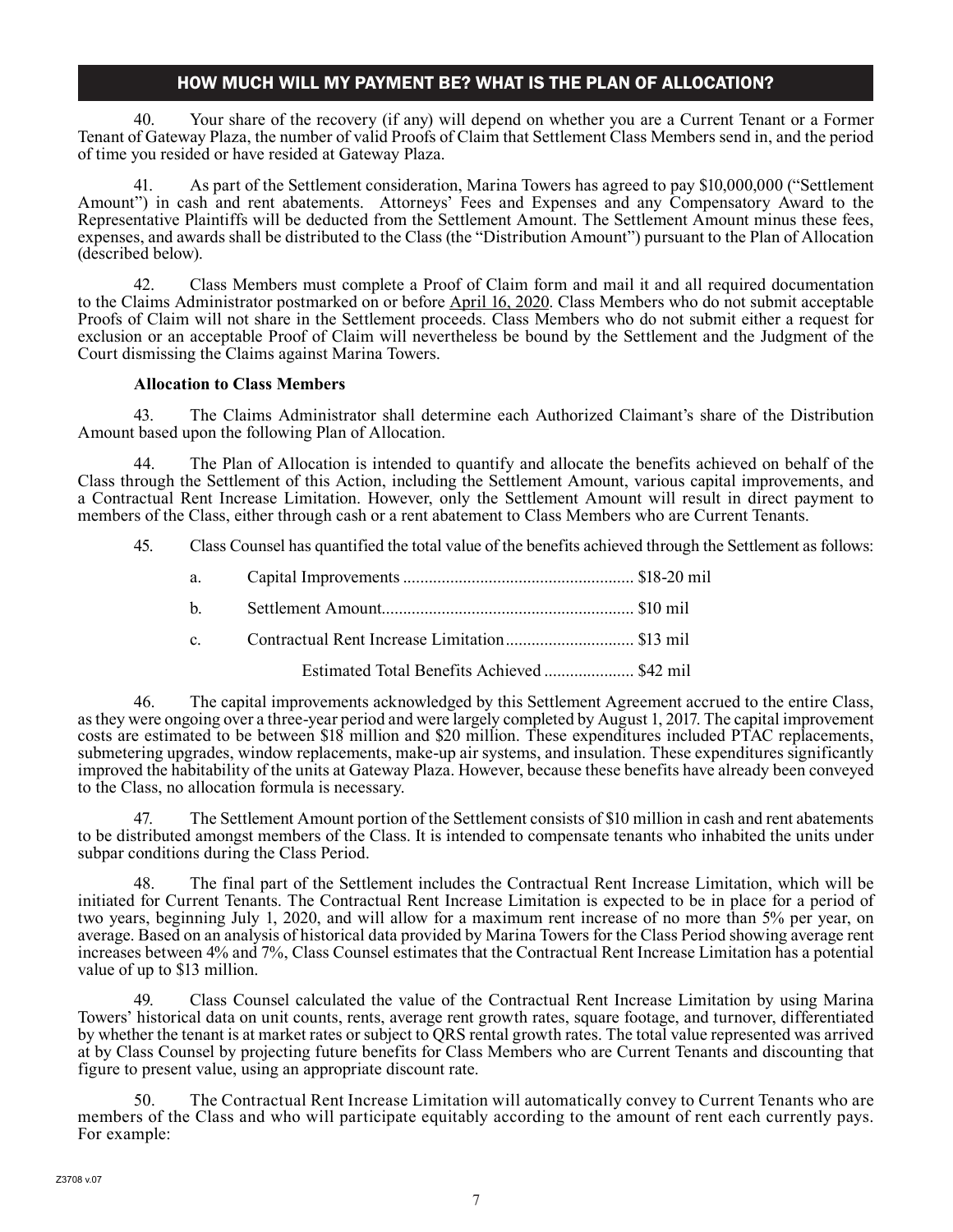- a. If a Current Tenant pays \$34,000 per annum and the rental growth rate going forward is capped at 5.0%, as compared to a market rental growth rate of 6.0%, the year-one benefit will be \$340, as follows:  $((\$34,000 \text{ x } .06 = \$2040) - (\$34,000 \text{ x } .05 = \$1700) = \$340$ .
- b. If a Current Tenant pays \$25,000 per annum and the same QRS growth rates apply, the year-one benefit will be \$250, as follows:  $((\$25,000 \times .06 = \$1500) - (\$25,000 \times .05 = \$1250))$  $=$  \$250.

Thus, both of these hypothetical Class members will benefit by the same percentage of their current rental rate.

51. The Contractual Rent Increase Limitation will benefit every Class member that is a Current Tenant. In fact, without a new QRS deal obtained before July 1, 2020 (the date the QRS program expires), Current Tenants would be subject to an immediate increase in rent to market rates as well as rent growth subject to market rates. As a result of the Settlement Agreement, Class Members that are Current Tenants will benefit substantially from a two-year reprieve from an increase to an equivalent rent-per-square-foot market rate unit. While participation in the Contractual Rent Increase Limitation factors into the equitable formula at the base of the Plan of Allocation, no distribution plan is necessary because it will apply automatically.

52. Distribution of the Settlement Amount will be done according to the Recognized Claim for each Class Member. The Recognized Claim for Class Members will be based on the total amount of gross rent paid by each member during the Class Period. Class Counsel estimates that the total amount of gross rent paid during the Class Period is \$512 million. Thus, the Settlement Amount portion of the Settlement reflects approximately 1.95% of the total gross rent paid  $(\$10,000,000 \div \$512,000,000 = 1.95\%$ ).

53. The Recognized Claim percentage of 1.95% of gross rent paid will be adjusted depending upon whether Class Members are Current Tenants or Former Tenants, as follows:

> a. Current Tenants' Recognized Claim percentage will be reduced by 15% (1.95% x 85%  $= 1.66\%$ ). Class Counsel estimates that these Class Members paid approximately \$307 million in total gross rent and their distribution, in total, will be approximately \$5.1 million  $($307,000,000 \times 0.0166 = $5,100,000).$

For example, if you are a Current Tenant who paid \$30,000 in gross rent during the Class Period, your Recognized Claim will be calculated as follows:

#### $$30,000 \times 0.0166 = $498.00$

b. Former Tenants' Recognized Claim percentage will be increased by a commensurate amount to 2.39%. Class Counsel estimates that these Class Members paid approximately \$205 million in total gross rent and their distribution, in total, is estimated at \$4.9 million  $($205,000,000 \times 0.0239 = $4,900,000).$ 

For example, if you are a Former Tenant who paid \$30,000 in gross rent during the Class Period, your Recognized Claim will be calculated as follows:

$$
$30,000 \text{ x } .0239 = $717.00
$$

54. The above Recognized Claim percentage adjustments are necessary to achieve relative parity across the Class, as some will participate in non-cash benefits derived from the Settlement Agreement and some will not. The table below illustrates the relative benefits derived from the cash component of the Settlement. (The figures below do not take into account (1) the Attorneys' Fees and Expenses Award or (2) the Representative Plaintiffs' Compensatory Award, both of which shall be deducted pro rata from the recoveries of both Former Tenants and Current Tenants.)

|                                           | <b>Former Tenants</b> | <b>Current Tenants</b> |
|-------------------------------------------|-----------------------|------------------------|
| Rent Paid During Class Period             | \$205,000,000         | \$307,000,000          |
| Settlement Amount Allocated to Each Class | \$4,900,000           | \$5,100,000            |
| <b>Future Rent Benefit</b>                | \$0                   | \$13,000,000           |
| <b>Total Recovery Per Class</b>           | \$4,900,000           | \$18,100,000           |
| Recovery as a Percentage of Rent Paid     | $2.4\%$               | 5.9%                   |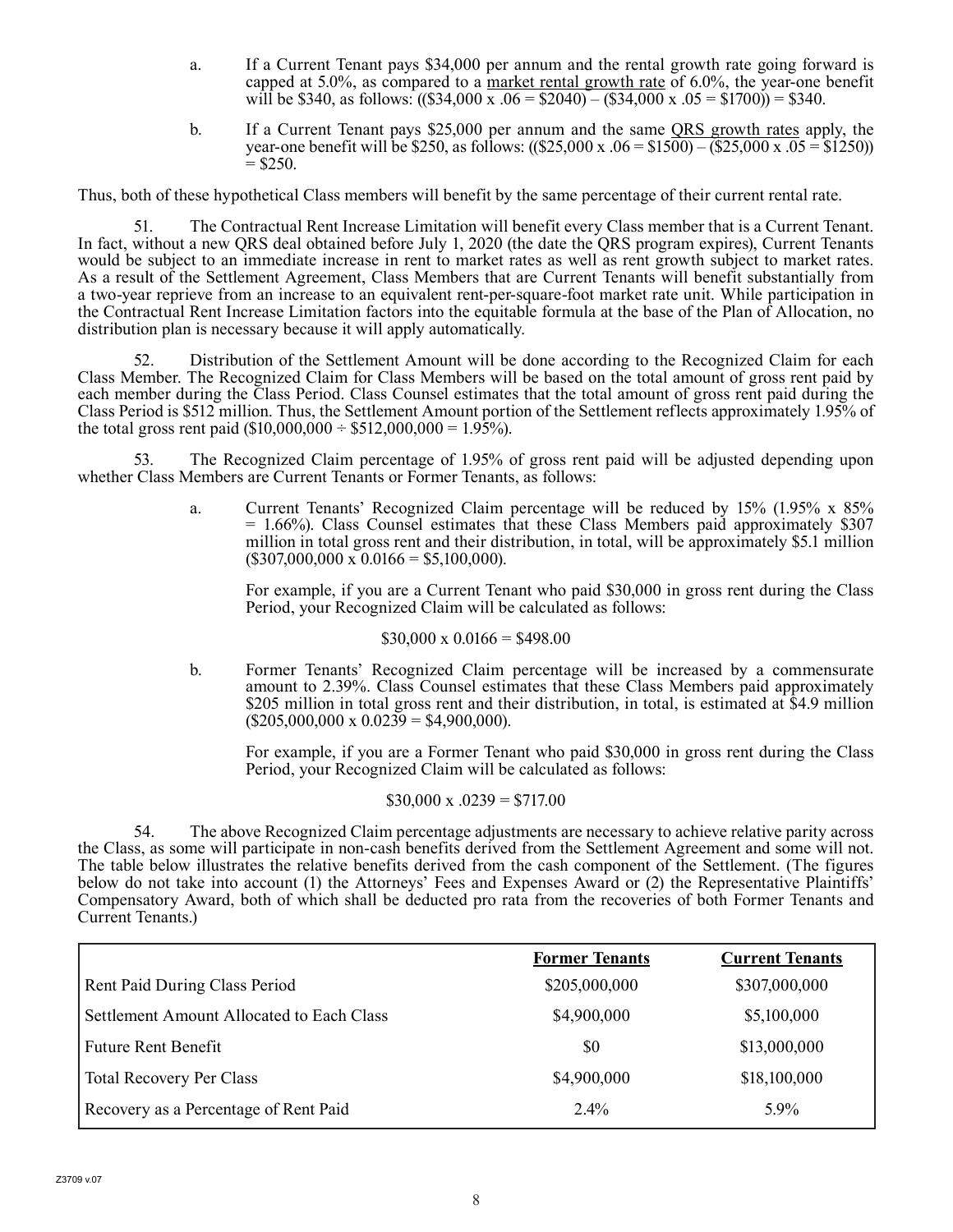55. The distribution of the Net Cash Settlement Amount will be made on a pro rata basis according to the Class Members' Recognized Claim in proportion to the total amount of all Authorized Claims submitted. Depending on how many Authorized Claims are submitted, members of the Class may receive less or more than their allocation percentage as set forth in the table above.

56. If the Settlement and Plan of Allocation are approved by the Court and become final, no part of the Settlement Amount shall revert to Marina Towers under any circumstances.

#### **General Provisions for Plan of Allocation**

57. Class Members who do not file acceptable Proofs of Claim will not share in the Settlement proceeds, but will nevertheless be bound by the Court's Judgment and the Settlement.

Payments pursuant to the Plan of Allocation, as approved by the Court, will be conclusive against all Authorized Claimants. No Person shall have any claim against Representative Plaintiffs, Class Counsel, the Claims Administrator, or any other agent designated by Class Counsel based on a distribution made substantially in accordance with the Stipulation and the Plan of Allocation or further orders of the Court. Except as to any portion of the Settlement paid to Current Tenants in the form of a rent abatement, Marina Towers, and its counsel, shall have no responsibility for, interest in, or liability whatsoever with respect to any allocation, management, disposition, computation, or distribution from the Settlement Fund.

59. The Court has reserved jurisdiction to allow, disallow, or adjust the Claim of any Settlement Class Member on equitable grounds.

#### **Alteration of the Plan of Allocation**

60. Representative Plaintiffs may alter the Plan of Allocation (subject to Court approval) without any further notice to Class Members, unless such Class Members expressly request notice of alteration of the Plan from the Claims Administrator at the address set forth in paragraph 70 below.

61. The Court may also modify the Plan of Allocation without further notice to the Class.

# HOW DO I PARTICIPATE IN THIS SETTLEMENT? WHAT DO I NEED TO DO?

62. If you fall within the definition of the Class as defined above, you will remain a Class Member unless you elect to be excluded from the Class. If you do not request to be excluded from the Class, you will be bound by any Judgment entered in the Class Action whether or not you file a Proof of Claim, including the dismissal with prejudice of any Released Claims against Marina Towers you may possess under New York law, the law of any other state, or federal law.

63. If you wish to remain a Class Member, you need do nothing (other than timely file a Proof of Claim if you wish to participate in the distribution of funds from the Settlement). Your interests will be represented by Class Counsel. If you choose, you may enter an appearance at the Fairness Hearing individually or through your own counsel at your own expense.

64. TO PARTICIPATE IN THE DISTRIBUTION OF FUNDS FROM THE SETTLEMENT, YOU MUST TIMELY COMPLETE AND RETURN THE PROOF OF CLAIM FORM THAT ACCOMPANIES THIS NOTICE. The Proof of Claim must be postmarked on or before APRIL 16, 2020, and be mailed to the Claims Administrator at the address in paragraph 70 below. Unless the Court orders otherwise, if you do not timely submit a valid Proof of Claim, you will be barred from receiving any payments from the Settlement, but will in all other respects be bound by the provisions of the Stipulation and the Judgment.

Extra copies of the Proof of Claim form can be requested from the Claims Administrator by mail, phone, or website, as noted below, or downloaded from Class Counsel's website at www.nfllp.com.

# WHAT RIGHTS AM I GIVING UP BY AGREEING TO THIS SETTLEMENT?

66. If the Settlement is approved, the Court will enter a Judgment and Order of Dismissal (the "Judgment"). The Judgment will dismiss the Claims against Marina Towers with prejudice and provide that the Representative Plaintiffs and all other Class Members, except those who validly and timely request to be excluded from the Class, shall upon the entry of the Judgment be deemed to have, and by operation of the Judgment shall have, fully, finally, and forever released, relinquished, and discharged the Marina Towers Releasees and Related Party Releasees from all claims arising out of, in any way related to, or in connection with the Claims or allegations that were asserted or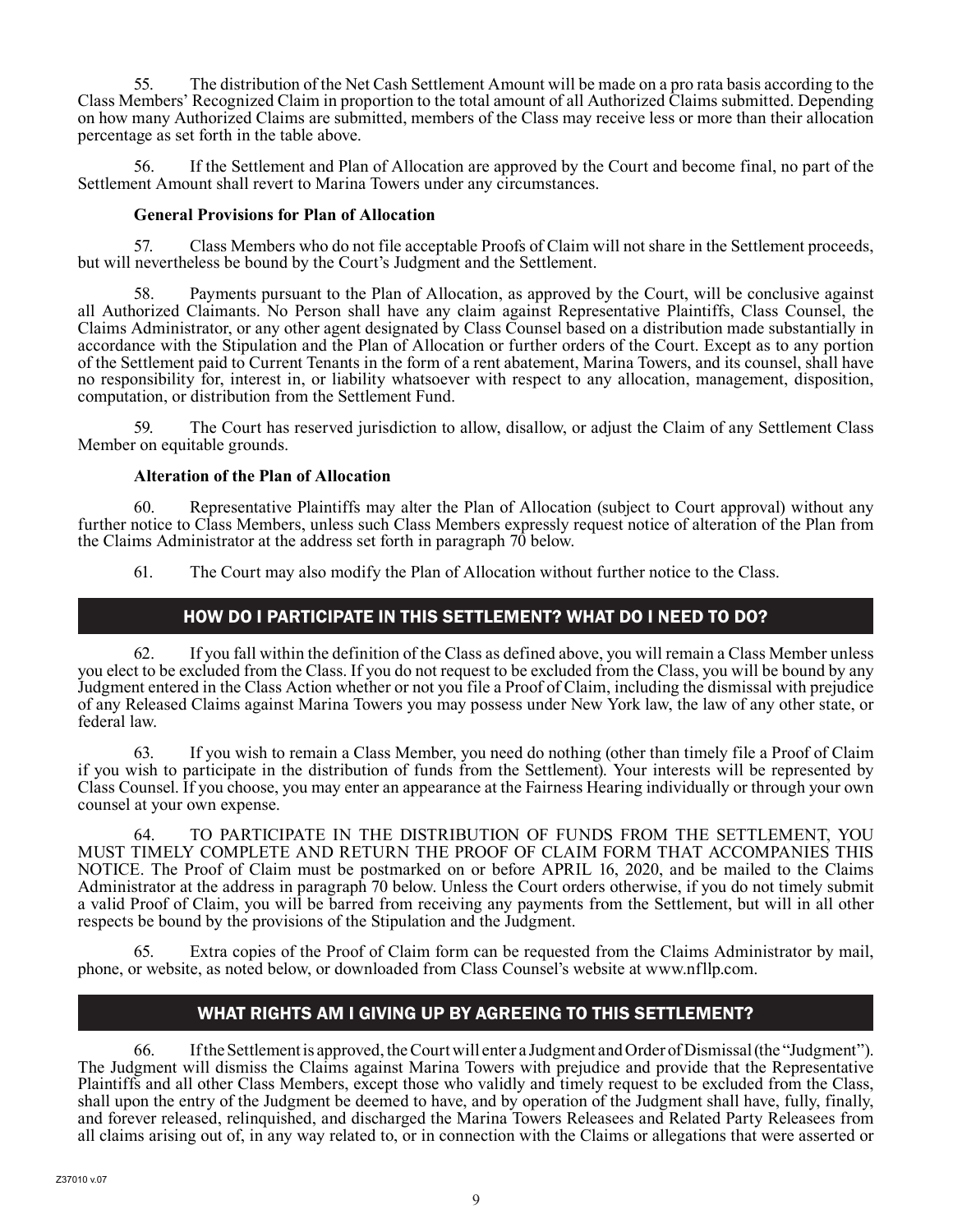could have been asserted in this Action by or on behalf of the Class or such Plaintiff Releasor against any Marina Towers Releasee or Related Party Releasee, whether known or unknown, arising any time until the Final Settlement Date, whether arising under state, federal, or foreign law as claims, cross claims, counterclaims, or third party claims, and whether asserted in the Complaint in this Court, in any federal or state court, or in any other court, arbitration proceeding, administrative agency, or other forum in the United States or elsewhere, including, for example, any claims relating to heating, air conditioning, electricity, electricity charges, insulation, PTAC Units, fungal growth, and condensation on windows and window sills.

67. The definitions relevant to this Release are set forth in the Stipulation of Settlement in Section I.F.1.

68. **If the Settlement is approved, Class Members who have not requested exclusion from the Class will release all Released Claims, even if they bring, or have brought, a lawsuit, arbitration, or other proceeding against the Releasees relating to the Released Claims. If you have such proceedings, you must exclude yourself from this Settlement pursuant to the procedures set forth in paragraph 70 below in order to preserve your rights.**

## WHAT IF I DO NOT WANT TO PARTICIPATE IN THIS SETTLEMENT? HOW DO I EXCLUDE MYSELF?

69. **As stated above, if the Settlement is approved, Class Members who have not requested exclusion from the Class will release all Released Claims, even if they bring, or have a pending, litigation, arbitration, or other proceeding against the Releasees relating to the Released Claims.**

70. You may request to be excluded from the Settlement Class. To do so, you must email or mail a written request to the Claims Administrator:

claims@GatewayPlazaSettlement.com

or

Gateway Plaza Settlement c/o Epiq P.O. Box 4098 Portland, OR 97208-4098

The request for exclusion must include: (i) your name; (ii) your current address; (iii) your telephone number; (iv) the dates you resided at Gateway Plaza; and (v) the building and apartment number of the apartment at Gateway Plaza in which you resided or reside. You must state in your request that you wish to be excluded from the Settlement Class. **TO BE VALID, A REQUEST FOR EXCLUSION MUST STATE ALL OF THE FOREGOING INFORMATION. YOUR EXCLUSION REQUEST MUST BE RECEIVED ON OR BEFORE JANUARY 31, 2020.**

71. If you submit a valid and timely request for exclusion, you shall have no rights under the Settlement, shall not share in the distribution of funds from the Settlement, and shall not be bound by the Stipulation or the Judgment.

72. **If you do exclude yourself from the Class, your ability to subsequently initiate a litigation, arbitration, or other proceeding against Marina Towers concerning the Released Claims may be impacted by the relevant Statute of Limitations. You should consult your own legal counsel concerning this issue.** 

#### WHAT PAYMENTS ARE THE ATTORNEYS FOR THE CLASS AND THE REPRESENTATIVE PLAINTIFFS SEEKING FOR THEIR WORK IN THIS CASE?

73. Class Counsel has not yet received any payment for their services in pursuing this lawsuit on behalf of the Class, nor have they been reimbursed for their considerable out-of-pocket expenses. Class Counsel intends to apply to the Court for an award of attorney fees on behalf of all Class Counsel in an amount not to exceed \$3,500,000, in addition to reimbursement of litigation expenses advanced in connection with the Class Action.

The Representative Plaintiffs have not yet received any compensation for their services in managing and directing this lawsuit on behalf of the Class, nor have they been reimbursed for their out-of-pocket expenses. As a result, Class Counsel intends to apply to the Court for a \$5,000.00 Representative Plaintiffs' Compensatory Award.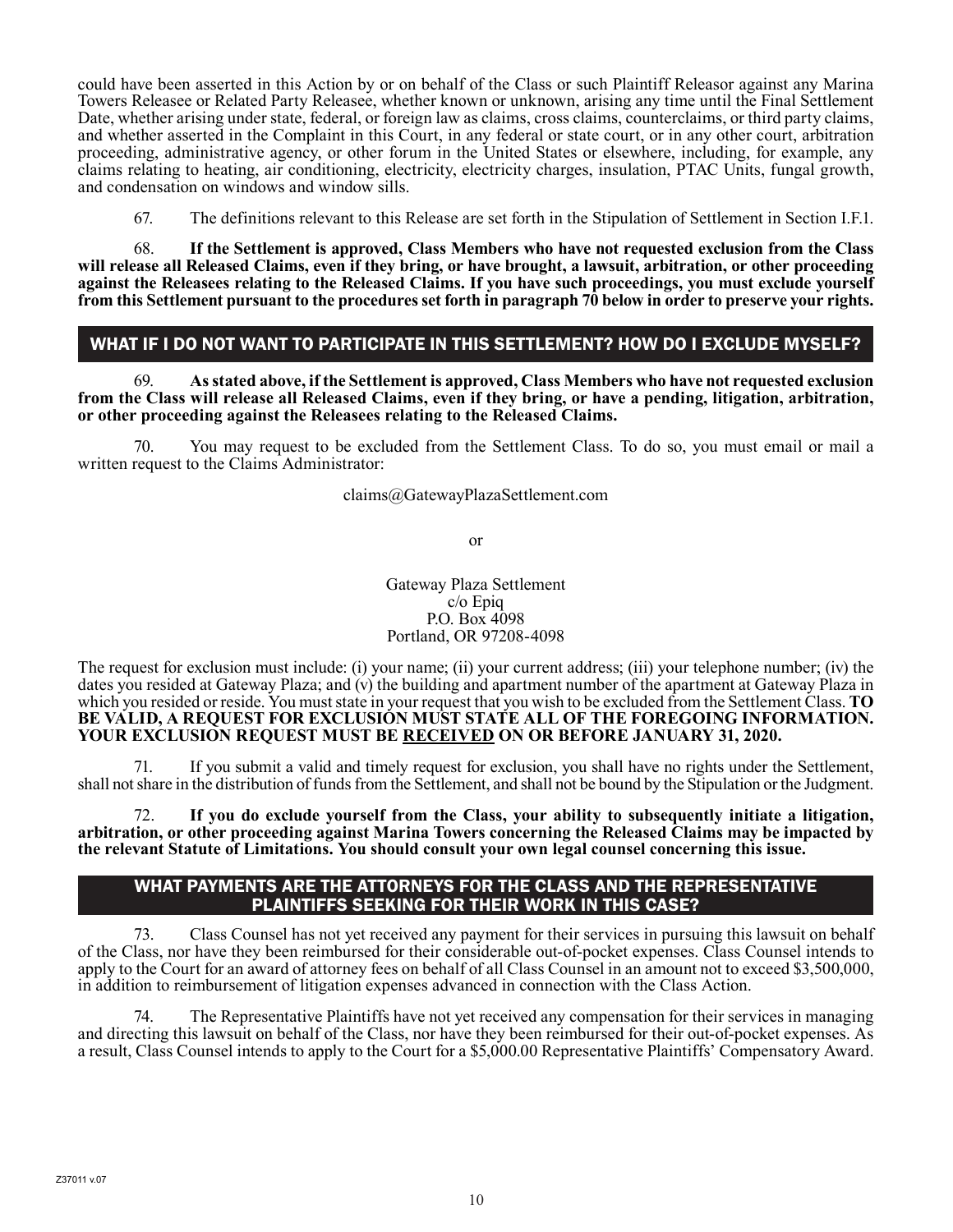#### ARE THERE OTHER CONDITIONS THAT MAY AFFECT THE SETTLEMENT OR AN AWARD FROM THE SETTLEMENT?

75. The Settlement is conditioned upon the occurrence of certain events. Those events include, among other things: (1) entry of the Judgment by the Court, as provided for in the Stipulation; and (2) expiration of the time to appeal from the Judgment, or if an appeal is taken, a final resolution of the appeal in favor of the Judgment. In addition, pursuant to the terms of the Stipulation of Settlement, Marina Towers has the right to terminate the Settlement should requests for exclusion exceed a certain threshold. If, for any reason, any one of the conditions described in the Stipulation of Settlement is not met, that Stipulation might be terminated and, if terminated, will become null and void, and the parties to that Stipulation will be restored to their respective positions as of October 31, 2019.

#### WHEN AND WHERE WILL THE COURT DECIDE WHETHER TO APPROVE THIS SETTLEMENT AND RELATED MATTERS? DO I HAVE TO COME TO THE FAIRNESS HEARING? MAY I SPEAK AT THE HEARING IF I DON'T LIKE THIS SETTLEMENT OR OTHER MATTERS REFERENCED IN THIS NOTICE?

76. If you do not wish to object to the proposed Settlement, the Plan of Allocation, the application for an Award of Attorneys' Fees and Expenses, or the proposed Representative Plaintiffs' Compensatory Award, you need not attend the Fairness Hearing scheduled for March 2, 2020.

77. Any Class Member who has not validly and timely requested to be excluded from the Class, and who objects to any aspect of the Settlement, the Plan of Allocation, the application for an Award of Attorneys' Fees and Expenses, or the request for a Compensatory Award to Representative Plaintiffs, may appear and be heard at the Fairness Hearing. Any such Person must submit a written notice of objection, which must be **received on or before January 31, 2020**, to each of the following:

> The Honorable Melissa A. Crane NEW YORK SUPREME COURT, NEW YORK COUNTY 71 Thomas Street, Room 303 New York, New York 10013

> > - and -

Jeffrey M. Norton, Esq. NEWMAN FERRARA LLP 1250 Broadway, 27th Floor New York, New York 10001 (Class Counsel for Plaintiffs)

- and -

Peter Safirstein, Esq. SAFIRSTEIN METCALF LLP 350 5th Avenue, 59th Floor New York, New York 10118 (Class Counsel for Plaintiffs)

- and -

Allan J. Arffa, Esq. PAUL, WEISS, RIFKIND, WHARTON & GARRISON LLP 1285 Avenue of the Americas New York, New York 10019 (Counsel for Marina Towers)

78. The notice of objection must state: (i) whether the Person is a Class Member; (ii) if a Class Member, the dates he or she resided at Gateway Plaza and the building and apartment number of the apartment at Gateway Plaza in which the Class Member resided or resides; (iii) which part of this Settlement Agreement the Class Member objects to; and (iv) the specific reason(s), if any, for each such objection made by the Class Member, including any legal support the Class Member wishes to bring to the Court's attention and any evidence the Class Member wishes to introduce in support of such objection.

79. Class Counsel and Counsel for Marina Towers will have until ten (10) days before the Fairness Hearing to respond to any such objections.